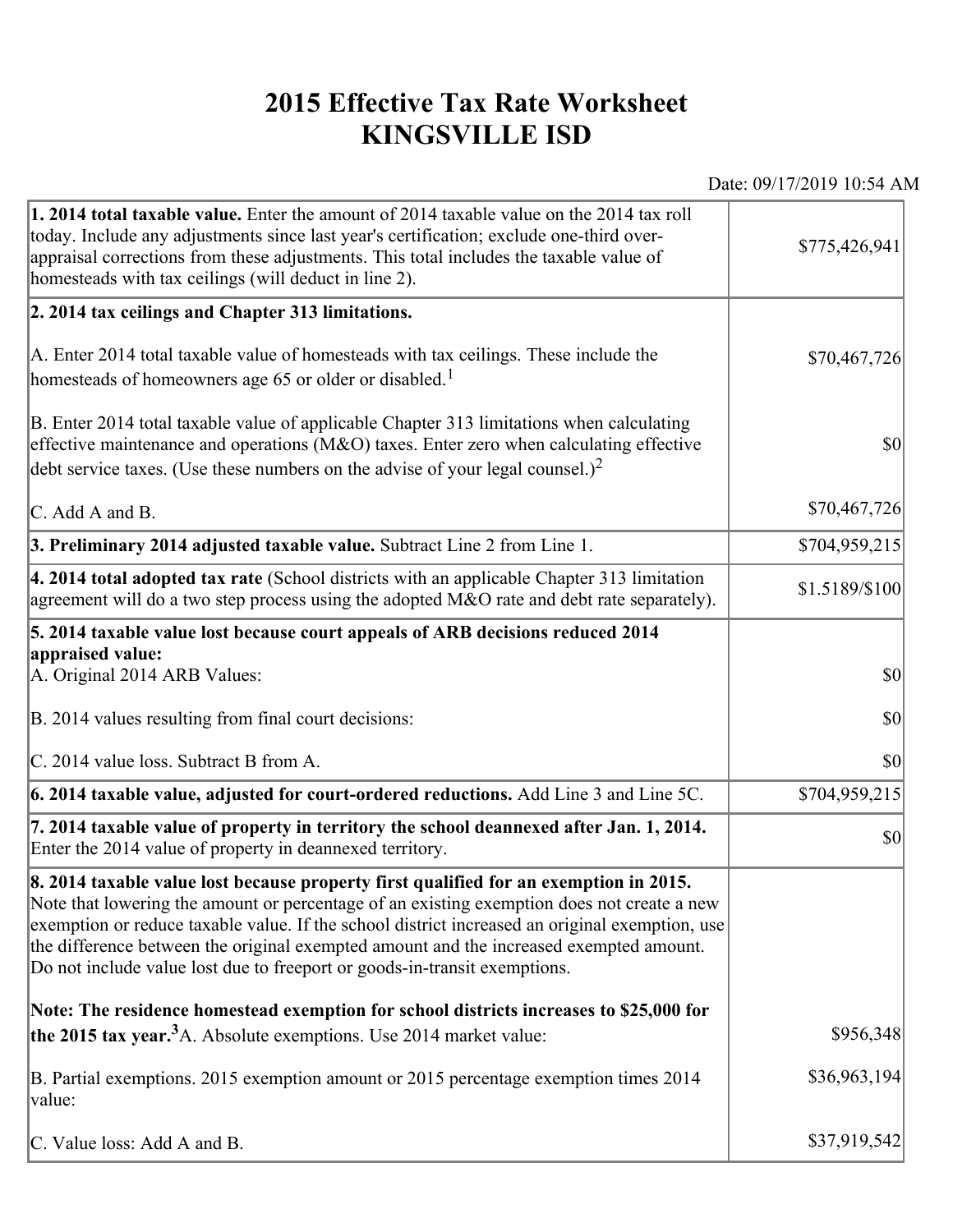| 9. 2014 taxable value lost because property first qualified for agricultural appraisal (1-<br>d or 1-d-1), timber appraisal, recreational/scenic appraisal or public access airport<br>special appraisal in 2015. Use only properties that qualified in 2015 for the first time; do<br>not use properties that qualified in 2014.                                                                                                                                                                                                                                                                                                                                                                     |               |
|-------------------------------------------------------------------------------------------------------------------------------------------------------------------------------------------------------------------------------------------------------------------------------------------------------------------------------------------------------------------------------------------------------------------------------------------------------------------------------------------------------------------------------------------------------------------------------------------------------------------------------------------------------------------------------------------------------|---------------|
| A. 2014 market value:                                                                                                                                                                                                                                                                                                                                                                                                                                                                                                                                                                                                                                                                                 | \$679,940     |
| B. 2015 productivity or special appraised value:                                                                                                                                                                                                                                                                                                                                                                                                                                                                                                                                                                                                                                                      | \$19,230      |
| C. Value loss. Subtract B from A.                                                                                                                                                                                                                                                                                                                                                                                                                                                                                                                                                                                                                                                                     | \$660,710     |
| 10. Total adjustments for lost value. Add lines 7, 8C and 9C.                                                                                                                                                                                                                                                                                                                                                                                                                                                                                                                                                                                                                                         | \$38,580,252  |
| 11. 2014 adjusted taxable value. Subtract Line 10 from Line 6.                                                                                                                                                                                                                                                                                                                                                                                                                                                                                                                                                                                                                                        | \$666,378,963 |
| 12. Adjusted 2014 taxes. Multiply Line 4 by Line 11 and divide by \$100.                                                                                                                                                                                                                                                                                                                                                                                                                                                                                                                                                                                                                              | \$10,121,630  |
| 13. Taxes refunded for years preceding tax year 2014. Enter the amount of taxes refunded<br>by the district for tax years preceding tax year 2014. Types of refunds include court<br>decisions, corrections and payment errors. Do not include refunds for tax year 2014. This<br>line applies only to tax years preceding tax year 2014.                                                                                                                                                                                                                                                                                                                                                             | \$124,339     |
| 14. Adjusted 2014 taxes with refunds. Add Lines 12 and 13.                                                                                                                                                                                                                                                                                                                                                                                                                                                                                                                                                                                                                                            | \$10,245,969  |
| 15. Total 2015 taxable value on the 2015 certified appraisal roll today. This value<br>includes only certified values and includes the total taxable value of homesteads with tax<br>ceilings (will deduct in Line 17). These homesteads include homeowners age 65 or older or<br>disabled.                                                                                                                                                                                                                                                                                                                                                                                                           |               |
| $ A$ . Certified values only: <sup>4</sup>                                                                                                                                                                                                                                                                                                                                                                                                                                                                                                                                                                                                                                                            | \$810,532,765 |
| <b>B. Pollution control exemption:</b> Deduct the value of property exempted for the current tax<br>year for the first time as pollution control property:                                                                                                                                                                                                                                                                                                                                                                                                                                                                                                                                            | $$-0$         |
| C. Total value. Subtract B from A.                                                                                                                                                                                                                                                                                                                                                                                                                                                                                                                                                                                                                                                                    | \$810,532,765 |
| 16. Total value of properties under protest or not included on certified appraisal roll.                                                                                                                                                                                                                                                                                                                                                                                                                                                                                                                                                                                                              |               |
| A. 2015 taxable value of properties under protest. The chief appraiser certifies a list of<br>properties still under ARB protest. The list shows the appraisal district's value and the<br>taxpayer's claimed value, if any, or an estimate of the value if the taxpayer wins. For each of<br>the properties under protest, use the lowest of these values. Enter the total value.                                                                                                                                                                                                                                                                                                                    | \$0           |
| B. 2015 value of properties not under protest or included on certified appraisal roll.<br>The chief appraiser gives school districts a list of those taxable properties that the chief<br>appraiser knows about, but are not included at appraisal roll certification. These properties<br>are not on the list of properties that are still under protest. On this list of properties, the chief<br>appraiser includes the market value, appraised value and exemptions for the preceding year<br>and a reasonable estimate of the market value, appraised value and exemptions for the<br>current year. Use the lower market, appraised or taxable value (as appropriate). Enter the<br>total value. | \$0           |
| C. Total value under protest or not certified: Add A and B.                                                                                                                                                                                                                                                                                                                                                                                                                                                                                                                                                                                                                                           | \$0           |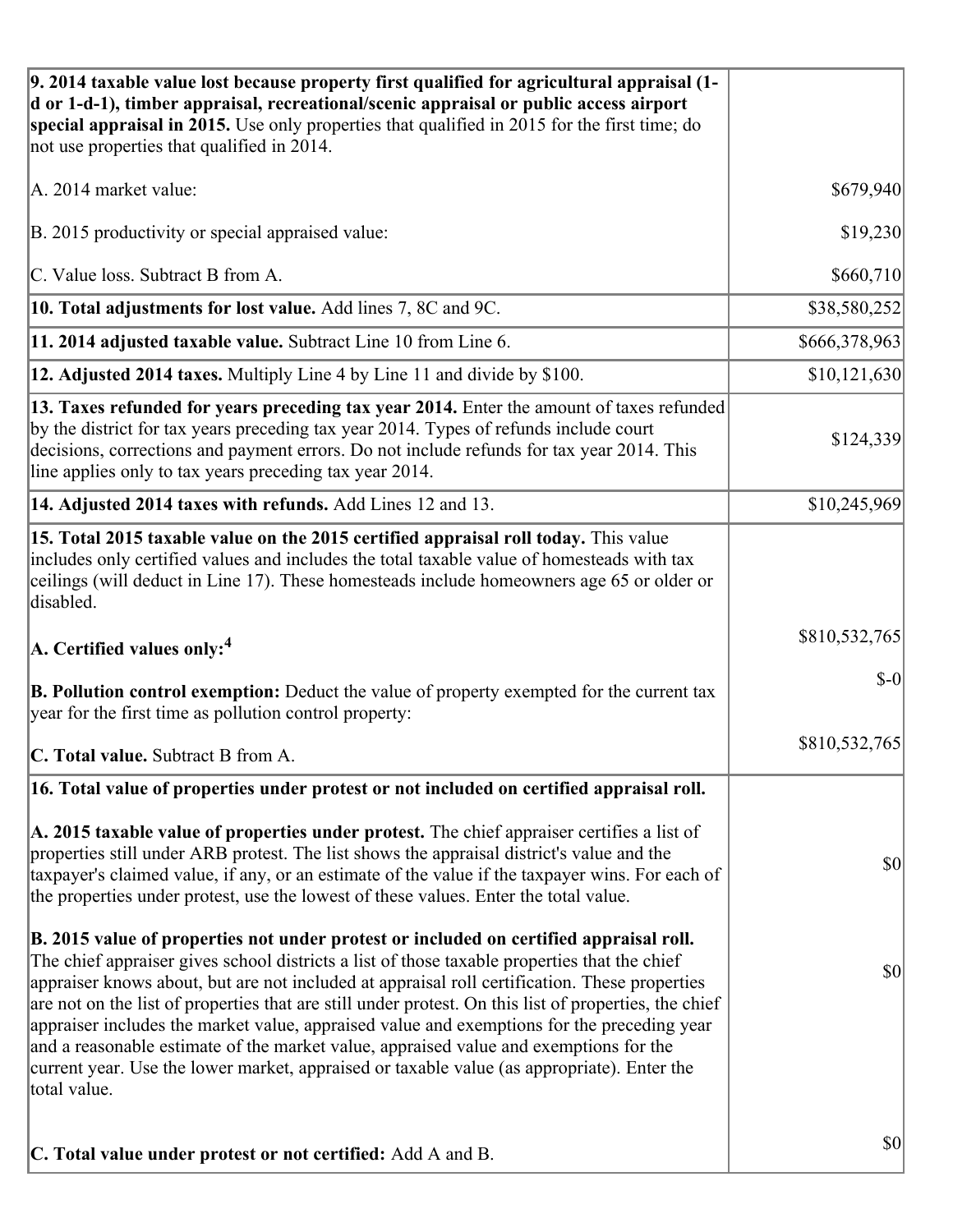| 17. 2015 tax ceilings and Chapter 313 limitations.                                                                                                                                                                                                                                                                                                                                                                             |                |
|--------------------------------------------------------------------------------------------------------------------------------------------------------------------------------------------------------------------------------------------------------------------------------------------------------------------------------------------------------------------------------------------------------------------------------|----------------|
| A. Enter 2015 total taxable value of homesteads with tax ceilings. These include the<br>homesteads of homeowners age 65 or older or disabled. <sup>5</sup>                                                                                                                                                                                                                                                                     | \$61,077,424   |
| B. Enter 2015 total taxable value of applicable Chapter 313 limitations when calculating<br>effective M&O taxes. Enter zero when calculating effective debt service taxes. (Use these<br>numbers on the advise of your legal counsel.) $6$                                                                                                                                                                                     | 30             |
| C. Add A and B.                                                                                                                                                                                                                                                                                                                                                                                                                | \$61,077,424   |
| 18. 2015 total taxable value. Add Lines 15C and 16C. Subtract Line 17.                                                                                                                                                                                                                                                                                                                                                         | \$749,455,341  |
| 19. Total 2015 taxable value of properties in territory annexed after Jan. 1, 2014.<br>Include both real and personal property. Enter the 2015 value of property in territory<br>annexed by the school district.                                                                                                                                                                                                               | $\vert$ \$0    |
| 20. Total 2015 taxable value of new improvements and new personal property located<br>in new improvements. New means the item was not on the appraisal roll in 2014. New<br>additions to existing improvements may be included if the appraised value can be<br>determined. New personal property in a new improvement must have been brought into the<br>taxing unit after Jan. 1, 2014, and be located in a new improvement. | \$13,975,057   |
| 21. Total adjustments to the 2015 taxable value. Add Lines 19 and 20.                                                                                                                                                                                                                                                                                                                                                          | \$13,975,057   |
| $ 22.2015$ adjusted taxable value. Subtract Line 21 from Line 18.                                                                                                                                                                                                                                                                                                                                                              | \$735,480,284  |
| <b>23. 2015 effective tax rate.</b> Divide Line 14 by Line 22 and multiply by \$100.                                                                                                                                                                                                                                                                                                                                           | \$1.3930/\$100 |
| 24. 2015 effective tax rate for ISDs with Chapter 313 Limitations. Add together the<br>effective tax rates for M&O and debt service for those school districts that participate in an<br>applicable Chapter 313 limitations agreement.                                                                                                                                                                                         | \$0.0000/\$100 |

<sup>1</sup>Tex. Tax Code Section 26.012(14)  $2$ Tex. Tax Code Section 26.012(6)  $3$ Tex. Tax Code Section 26.04(a-1) and (c-1)  $4$ Tex. Tax Code Section 26.012(6)  ${}^{5}$ Tex. Tax Code Section 26.012(6)(A)(i)

 ${}^{6}$ Tex. Tax Code Section 26.012(6)(A)(ii)